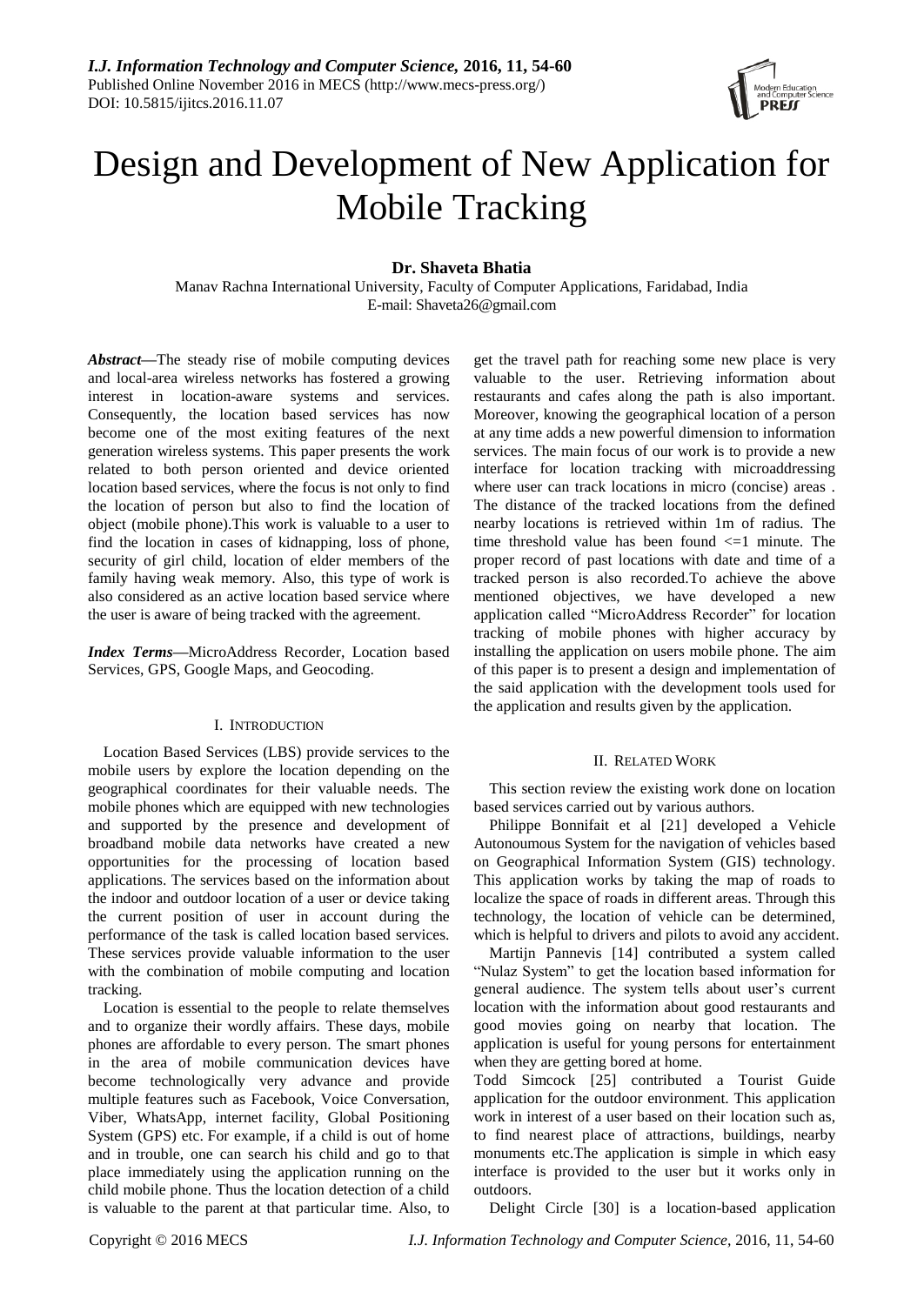which is designed for business marketing related to brands. This system helps the users to do their shopping from local retailers in an easy and convenient way using their mobile phones and also through internet if user can not afford smartphones.Through this application, a user can get all the latest offers, discounts without moving to a particular place.

I-Surround [4] is a location based messaging platform that provides users with context-aware services that allow them to communicate with each other and to obtain relevant information based on their current locations. This system allows the users to communicate with each other through their mobile devices, smartphones and personal computers. Also the users can get the reminders time to time through messages that contain the information about updated locations using google maps.

Lin Leo et al [12] introduced a system called Markov model, where the positions of various users are recorded in a particular area with the transport modes they are using. The raw data is collected through global positioning system and the use of sensors.

YunZhou Zhang et al [31] contributed a Robot Positioning and their navigation with the help of sensors using cricket node. The centroid algorithm is used to check the accuracy of positioning which contain errors due to signal problems in sensors.

Roy Want et al [22] contributed the novel system called Active Badge Location System in 1992 for the people working in the offices with the help of infrared sensors using trilateration technique. The system works by designing a tag in the form of badges weared by the members of office. These badges emit a signals and a unique code after each 15 seconds. These signals provide the information about their location to the centralized service. The limitation of the system is that, there is a signaling problem in the badges, therefore there is need of batteries for increase the signals of batteries which results into higher costs of the system.

Mathhias Kracht [15] on his work describes the first GPS pilot project for transportation. This project was developed at Dutch Transport Research Centre. The main work of this project is to focus on all travel modes by using active GPS equipment outside the car. With this technology it is possible to monitor individuals at different transportation modes.

Alison Brown et al [1] detailed about GPS based low power wristwatch tracking device called Geozigbee Sensor, developed in 2009 by NAVSYS Corporation under the contract of US Army. This watch is actually a sensor that works on client server approach,where the watch is a client who sends the location information to the server through wireless protocols. The server receive and collect the data and used it for navigational purposes and the user can see the results through web portal.

Haluk et al [9] developed a Wireless Position Detector (WiPod) System which is purely a software based location tracking and determination application. It describes a Knearest neighbor and triangulation algorithms to estimate the position of mobile user. The algorithms are based on the received signal strength information from access points. The general philosophy in these approaches is to establish a one-one correspondence between a given position and the received signal strength from atleast three transmitters with known locations. This system is basically a wireless positioning system for locating and tracking users inside a building.

F.Aloul et al [6] developed an application for location tracking in 2009 to search friends and colleagues within a campus. This application is implemented by integrating the GPS with GSM Technologies and Google Earth in order to provide the real time data related to user position and location. The implementation of the system is easy and cost effective which helps the users to track college friends and colleagues within campus environment. The friends are provided with Bluetooth and WI-FI facility in their campus for the connectivity of mobile phones. This application is used only in outer space but has limitations for inner space.

Nisarg Kothari et al [19] contributed a methodology for Indoor localization using commercial smart phones comprising dead reckoning and WI-FI signal strength fingerprinting to reliably track their own location. The system works by combination of WI-FI with accelerometers, magnetometers and gyroscopes for fast and accurate estimation for localization.The system has a drawback that the performance of WI-FI is restricted by extended database.

Jai Kumar M. Patel and Rahila Patel [10] developed an application to identify user groups based on places visited by a user, date of visiting, longitude and latitude of their place. This information can be used by applications for detection of users and user context. The system is implemented using global system for mobile communication, global positioning system and various clustering algorithms. But the limitation of system is that it only works for group of users and not work for individuals.

S.Almasri et al [23] presented a Zone based Algorithm for developing an efficient location based services system to provide services for end users in a real time by satisfying their needs and considering the processing, bandwidth allocation and connection link performance with GPS positioning accuracy. The System consists of global positioning system and geographical Information system connected through a wireless connection.

After survey of the above cited work, the author concluded that these studies lacks in terms microaddressing, indoor positioning, distance updation, record of previous locations and addition of new areas. This motivated the author to develop new application for location tracking with higher accuracy which is presented in the paper.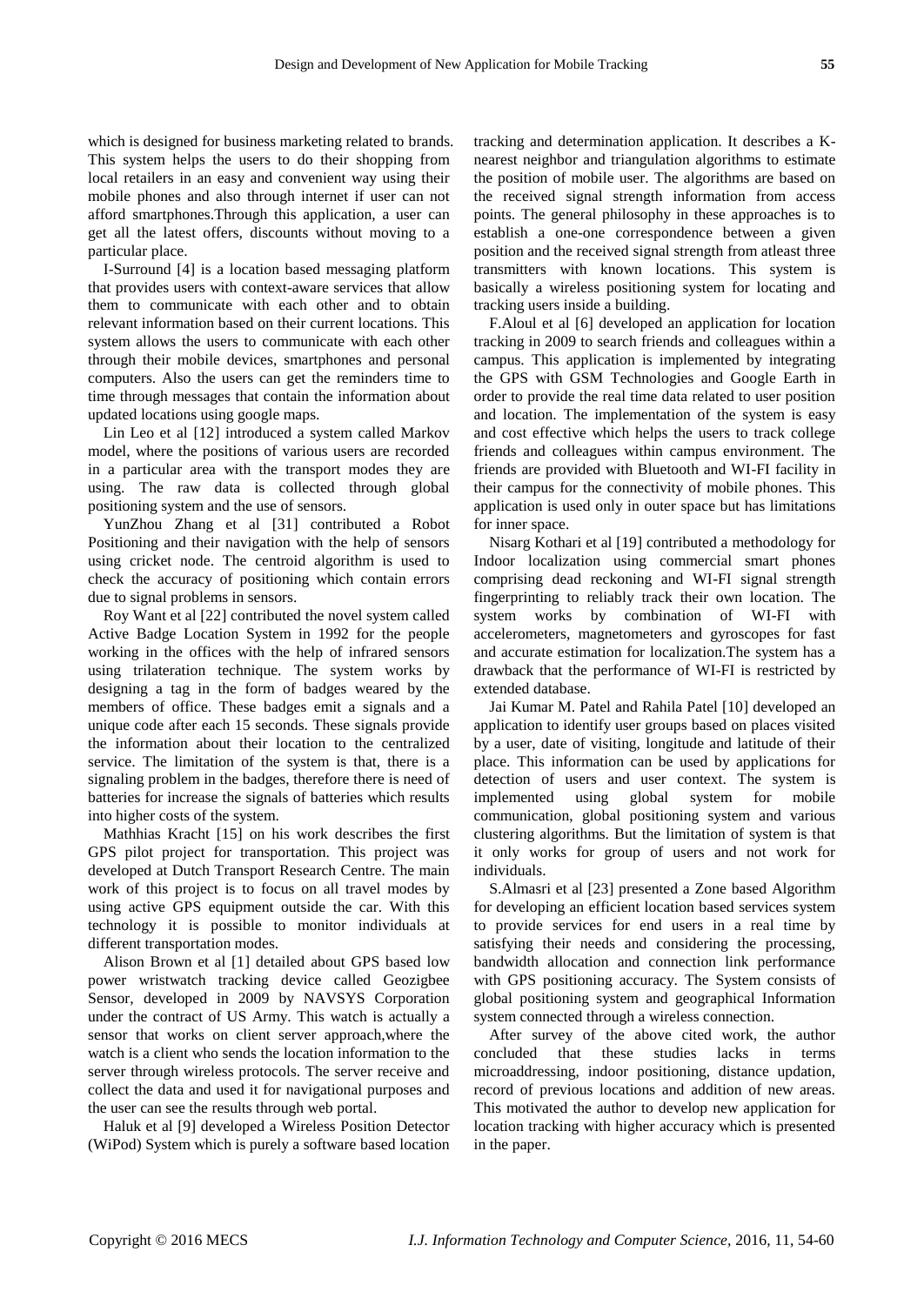## III. MICROADDRESS RECORDER FOR LOCATION TRACKING OF MOBILE

The said new application is easy, portable, free and of high quality for tracking a person and to find a lost mobile phone by just installing an application on mobile. The application is capable of delivering the geographical information to the user with the place with semantic meaning. The person having a mobile is tracked at various concise areas. For example, if a person is in an University, the application provides us the output about the building in which the person is present. Further, if the longitude and latitude of a particular room is retrieved through application, then it can also specify the room where the person is at that time. This concise data is recorded, stored and displayed on a map at the administrator site. The satellite provides the coordinates of the mobile client .These coordinates are processed and with reverse geocoding activity and the coordinates are converted into a specific location. The matched locations are then shown on the map. The Android Location API and Google API are the service providers used in the application in order to retrieve and display the locations on the map. The Android Location API [2] provides a powerful and high level framework to automate the tasks such as location provider service. Google Map API [7] is used for embedding the google map images on web page or on mobiles to show the tracked locations. The process of the application is shown through flow diagram in fig. 1.



Fig.1. Process of the application

In the current application, the locations of different users can be tracked by just installing the small application "MicroAddress Recorder" on user's mobile. The application executing on the user's mobile phone run continuously without any user interaction with the help of background service available in android phones. For this purpose, an intent is created using a method called onCreate() which is registered in Androidmanifest.xml file of android.The android system will filter the intent stored and then activates it onCreate() method. Now the intent is send to Broadcast Reciever and its OnTimer() function will be activated. Now the system will come in intent state and intent service will start that will continuously call the main function of Microaddress Recorder. The intent method onCreate () contains timer that will send the longitude and latitude of the application after every hour or after a number of hours set in the timer function. The flow diagram of the process running in the background is shown in Fig. 2.



Fig.2. Process running in background

## IV. DEVELOPMENT TOOLS

The development tools used for the application must have good accuracy of user tracked location, capacity to work in micro areas, fast speed and easy to understand. The tools used in development of applications are as follows:-

## *A. Android Development SDK and Android Mobile Phone Operating System*

An Android Operating System is basically an operating system as well as software platform which is based on Linux operating System with Kernel 2.6 and developed by Open Handset Alliance Group [16].Most of the android applications are written in Java. But there is no [Java](http://en.wikipedia.org/wiki/Java_Virtual_Machine)  [Virtual Machine](http://en.wikipedia.org/wiki/Java_Virtual_Machine) in its platform and therefore Java byte code is not executed[26].The Android Java Classes are compiled into Dalvik executables and run on [Dalvik](http://en.wikipedia.org/wiki/Dalvik_virtual_machine) which is a specialized virtual machine designed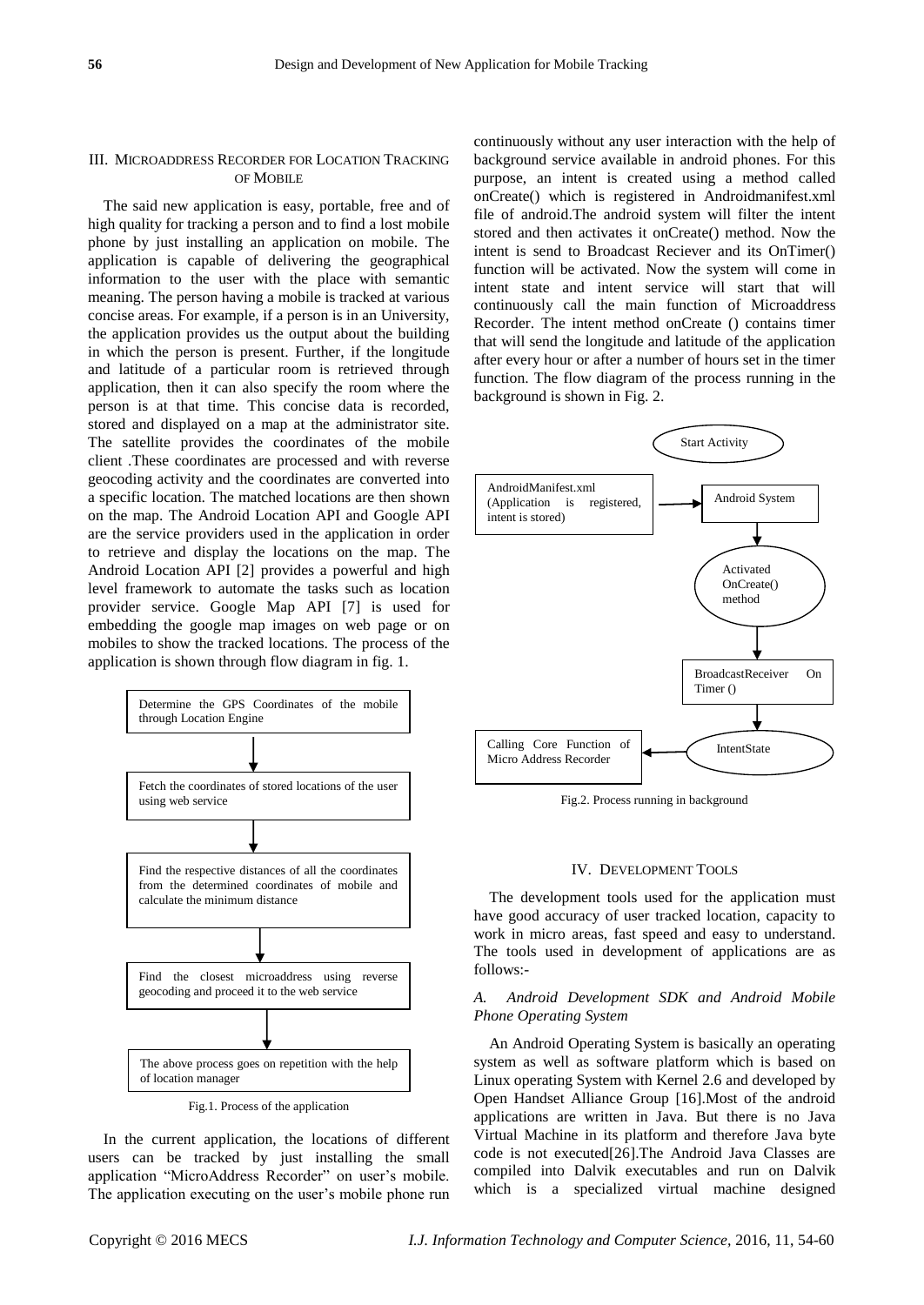specifically for Android[28].The Android Software development kit helps developers to make new applications by writing codes in the Java using Java libraries and [J2ME](http://en.wikipedia.org/wiki/J2ME) which is provided by third-party applications like Skyshook Wireless XPS System,SoftGPS,PlaceEngine, Navizon or Polaris Wireless etc[3].The features of Android Operating System Messaging,Browser,Voice Based Featues,Multitask,Screen Capture,Multitouch and Tethering. Android supports the connectivity with various technologies like GSM/EDGE, WIFI, Bluetooth, CDMA, UMTS and LTE. Google released the Android code as open-source under the Apache License [24]. Android supports Application Programming Interfaces (API).The Android Location API is one of the components of android development kit which tells about the execution of function to perform a particular task.

## *B. Eclipse Development Platform*

The Eclipse Development Platform is the foundation for constructing and running integrated end-to-end software development tools and consists of open source software components that tool vendors use to construct solutions that plug in to integrated software workbenches [27]. The Eclipse Rich client platform is a subset of Eclipse platform that allows users to build applications for their software development. Jface and Workbench provides the user interface with the options of insertion, saving and editing of data. The other components help to add graphics and easy interface provided to user.

#### *C. Global Positioning System(GPS)*

The use of satellites for finding the position has a good advantage in the area of weather forecast, land surveying and satellite navigation but involves high cost of satellites management. The accuracy of the positioning depends upon the receiving of lesser or higher number of satellites by the user. Therefore, positioning in the buildings are generally incorrect. The most important example of a satellite navigation system in today's world is the Global Positioning System (GPS). As of 2010, the United States NAVSATAR Global Positioning System is only fully operational GNSS as GPS is a Satellite based Navigation system made up of networks of 24 satellites placed into orbit by US Department of Defense [29][5].

### *D. Assisted-Global Positioning System(A-GPS)*

Today cell phones are equipped with A-GPS that helps to provide the accurate position of the mobile user.

To provide faster access AGPS acquires and store the information of the user through cellular network rather than the satellite.AGPS uses Proximity to cellular towers to calculate location when GPS signals are unavailable[13]. AGPS is not a real time service provider like GPS here the network usage is always required when a person moves out of service area. It needs only one BTS rather than three BTS to find the position of the device.

#### *E. MySQL Database*

MySQL is an Open Source Database System named after Co-founder Monty Widenius's daughter and supported by Oracle Corporation [18]. MySQL is a database management system (a structured collection of data). These databases are relational that stores data in separate tables rather than putting data in one storeroom. The SQL is the most common standardized language used to access databases. As the name suggests, it is possible for anyone to use and modify MySQL Server which is fast, reliable, scalable, and easy to use and can run comfortably with user applications and web servers.

## *F. Mobile Services*

To implement Location Based Services from the technology providers to online service providers, content providers, wireless networks, infrastructure providers and content providers, there is a need of standards so that the technologies and devices can work efficiently with each other. The main standards to set up location based services are International Standard Organization (ISO) and Open Geospatial Consortium (OGC) where ISO is a worldwide foundation of national standard bodies.ISO 19119[17] provides general service framework which is used to implement the rules for spatial data service type. It contains the service identified number, called metadata element number for various services which contains the dictionary of geographical services metadata.ISO 19101[20] provides the geographical features that has implicit/explicit reference to location relative to earth.

The open location services provide the framework of open service platform. The combination of all services is called GeoMobilty Server. It acts as application server and answers all core services request. The Service request to mobility server can be send through mobile user and Internet users. The core services defined by Open Geospatial Consortium are Directory Service, Presentation Services, Gateway Services, Location Utility Services and Route Service [11]. The directory service provides the subscriber to access the online directory to find nearest places and services. For example: where is nearest haldiram's restaurant, where is nearest railway station and so on. A Gateway Service act as an interface and useful for giving request for current location.

The Location Utility Services are used to determine the geographical position when place name or street address or postal code is known. The responsibility of Presentation Services is to display the geographic information on the mobile. It allows obtaining the map of specific area. Route Service is used to specify the route of the user.

#### V. TESTING OF MICROADDRESS RECORDER

The extensive testing has been carried out around the city of Faridabad to check the efficiency and accuracy of MicroAddress Recorder. The application is tested on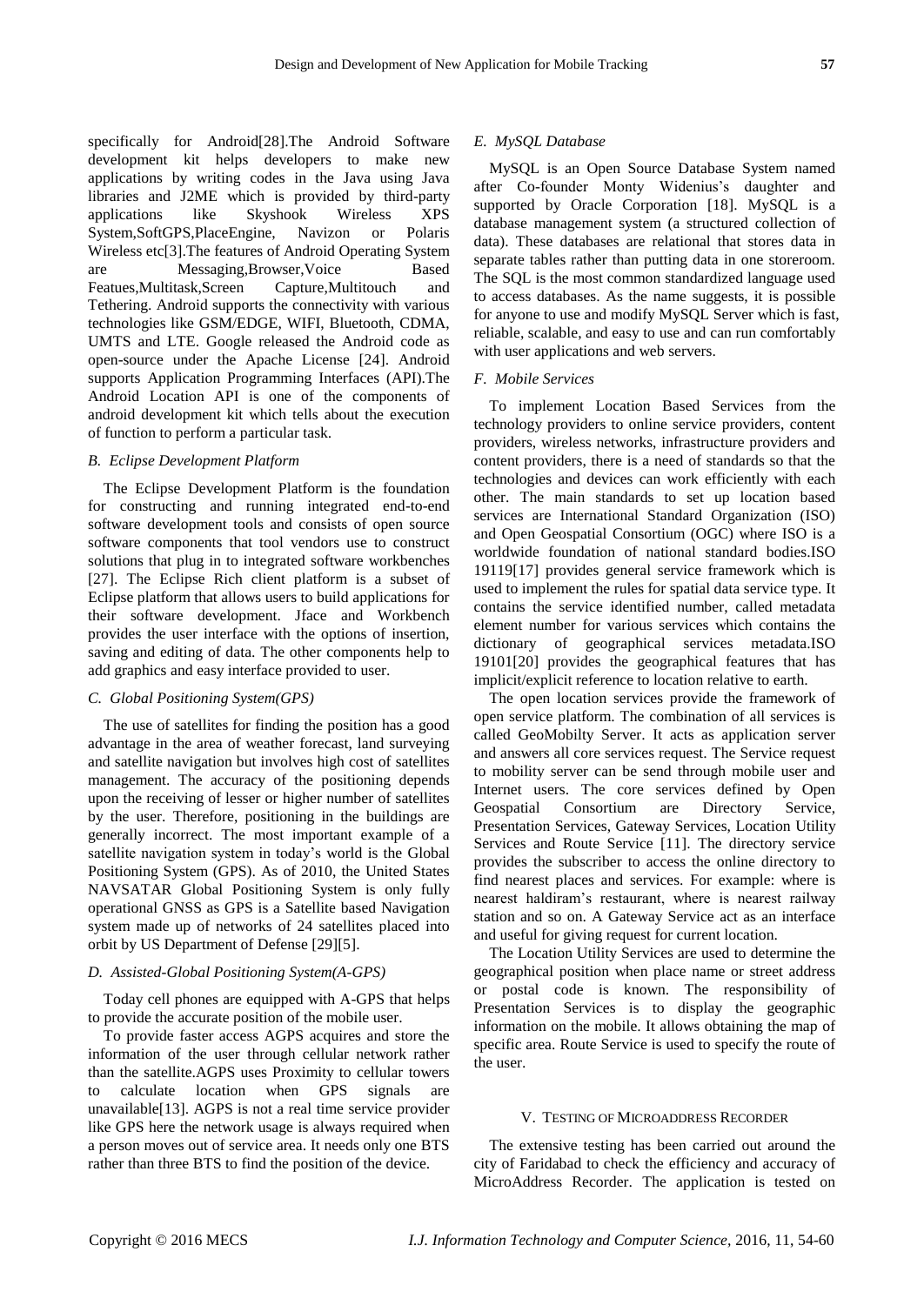Samsung Galaxy Trend Duos GT-S7562 smartphone. The application is tested in Manav Rachna International University Campus on a particular date at different blocks .The updating of location with date and time while person is moving in that campus is shown in table 1. From table 1 below, it is summarized that threshold value of particular time frame <=1minute. The location is displayed on the map with distance as shown in figure 3 using google maps. The location with distance time are continuously updating while the person is moving is shown in figure 4 where history of tracked locations of a person is stored. The change of distance is within radius of 1 meter available at administrator site. Further, the application works in both indoor and outdoor.

|  |  | Table 1. Results of the application |  |  |  |  |  |
|--|--|-------------------------------------|--|--|--|--|--|
|--|--|-------------------------------------|--|--|--|--|--|

| Latitude   | Longitude  | <b>Place</b>         | Date Time     |  |
|------------|------------|----------------------|---------------|--|
| 28.4508221 | 77.2836337 | A Block, IInd        | 22/06/15 8:32 |  |
|            |            | Floor                | a.m           |  |
| 28.4507713 | 77.2834442 | A Block.             | 22/06/15 8:28 |  |
|            |            | Ground Floor         | a.m           |  |
| 28.4505465 | 77.2831648 | A Block,             | 22/06/15 8:26 |  |
|            |            | Parking              | a.m           |  |
| 28.4508258 | 77.2837065 | A Block, First       | 22/06/15      |  |
|            |            | Floor                | 8:30a.m       |  |
| 28.4509703 | 77.2837949 | Room No. A           | 22/06/15 8:37 |  |
|            |            | 15.A Block           | a.m           |  |
| 28.4509147 | 77.2845691 | <b>F Block, MRIU</b> | 22/06/15 8:48 |  |
|            |            |                      | a.m           |  |
| 28.4505337 | 77.2837894 | HOD Office.          | 22/06/15 8:33 |  |
|            |            | Third Floor          | a.m           |  |
| 28.4508189 | 77.2835479 | Director Office.     | 22/06/15 8:43 |  |
|            |            | Ground Floor         | a.m           |  |



Fig.3. Location tracked with distance is shown using google maps[8].

The application has been tested using correlation and regression algorithms which show the statistical relationship between the actual distances of tracked location from the centralized location set by the author and the distances calculated by the application. We have considered x as actual distance and y as the distance calculated by the application. Coefficient of Correlation is calculated using the formulas as shown:

| Latitude                | Longitude               | <b>Location</b>                  | <b>Date Time</b>    |
|-------------------------|-------------------------|----------------------------------|---------------------|
|                         | 28 45094853 77 28373249 | 32.93 mts from Sarita Mam Office | 2015-05-21 23:08:28 |
|                         | 28.45097934 77.28371032 | 32.79 mts from Sarita Mam Office | 2015-05-21 23:08:38 |
| 28.45103325 77.28374757 |                         | 38.9 mts from E Block MRIU       | 2015-05-21 23:09:50 |
|                         | 28.45101353 77.28372258 | 36.0 mts from Sarita Mam Office  | 2015-05-21 23:09:53 |
| 28.45096135 77.28375537 |                         | 35.57 mts from Sarita Mam Office | 2015-05-21 23:10:02 |
|                         | 28 45093452 77 28376593 | 34.72 mts from E Block MRIU      | 2015-05-21 23:10:09 |
|                         | 28.45091426 77.28377659 | 33.58 mts from E Block MRIU      | 2015-05-21 23:10:12 |
|                         | 28 45093816 77 28377749 | 33.63 mts from E. Block MRIU     | 2015-05-21 23:11:00 |
|                         | 28.45097713.77.28378689 | 33.41 mts from E Block MRIU      | 2015-05-21 23:11:03 |
|                         | 28.45110769 77.28367882 | 40.54 mts from Sarita Mam Office | 2015-05-21 23:11:25 |
| 28.45112723.77.28367211 |                         | 41.94 mts from Sarita Mam Office | 2015-05-21 23:11:28 |
| 28.45081906 77.2835485  |                         | 11.4 mts from Sarita Mam Office  | 2015-05-21 23:13:37 |
| 28 45081898 77 28354827 |                         | 11.38 mts from Sarita Mam Office | 2015-05-21 23:13:42 |
|                         | 28.45081893 77.28354789 | 11.34 mts from Sarita Mam Office | 2015-05-21 23:13:45 |
|                         | 28.45081892 77.28354794 | 11.35 mts from Sarita Mam Office | 2015-05-21 23:13:51 |
|                         | 28 45096419 77 28423252 | 12.54 mts from E Block MRIU      | 2015-05-21 23:18:04 |

Fig.4. The details of previously tracked locations with date, time.

#### **Regression of y on x**

$$
b_{yx} = \frac{n\sum xy - \sum x\sum y}{n\sum x^2 - (\sum x)^2} = b_{xy} = 0.99 \text{ for our data}
$$
\n(1)

**Regression of x on y**

$$
b_{xy} = \frac{n\sum xy - \sum x \sum y}{n\sum y^2 - (\sum y)^2} = b_{xy} = 1 \text{ for our data}
$$
\n(2)

## **Coefficient of Correlation**

$$
[\epsilon(x, y)]^2 = b_{xy} * b_{yx} = 0.99
$$
\n(3)

**Therefore** 

$$
[\epsilon(x, y)] = 0.99 \text{ upto two decimal places}
$$

As the calculated value of coefficient of correlation using equation 1, 2 and 3 is nearby one and positive. Therefore there is higher degree of positive correlation. This implies that the performance of application is highly satisfactory.

## VI. CONCLUSION

The author developed the application called "MicroAddress Recorder" which shows longitude and latitude on the mobile phone. All the information of a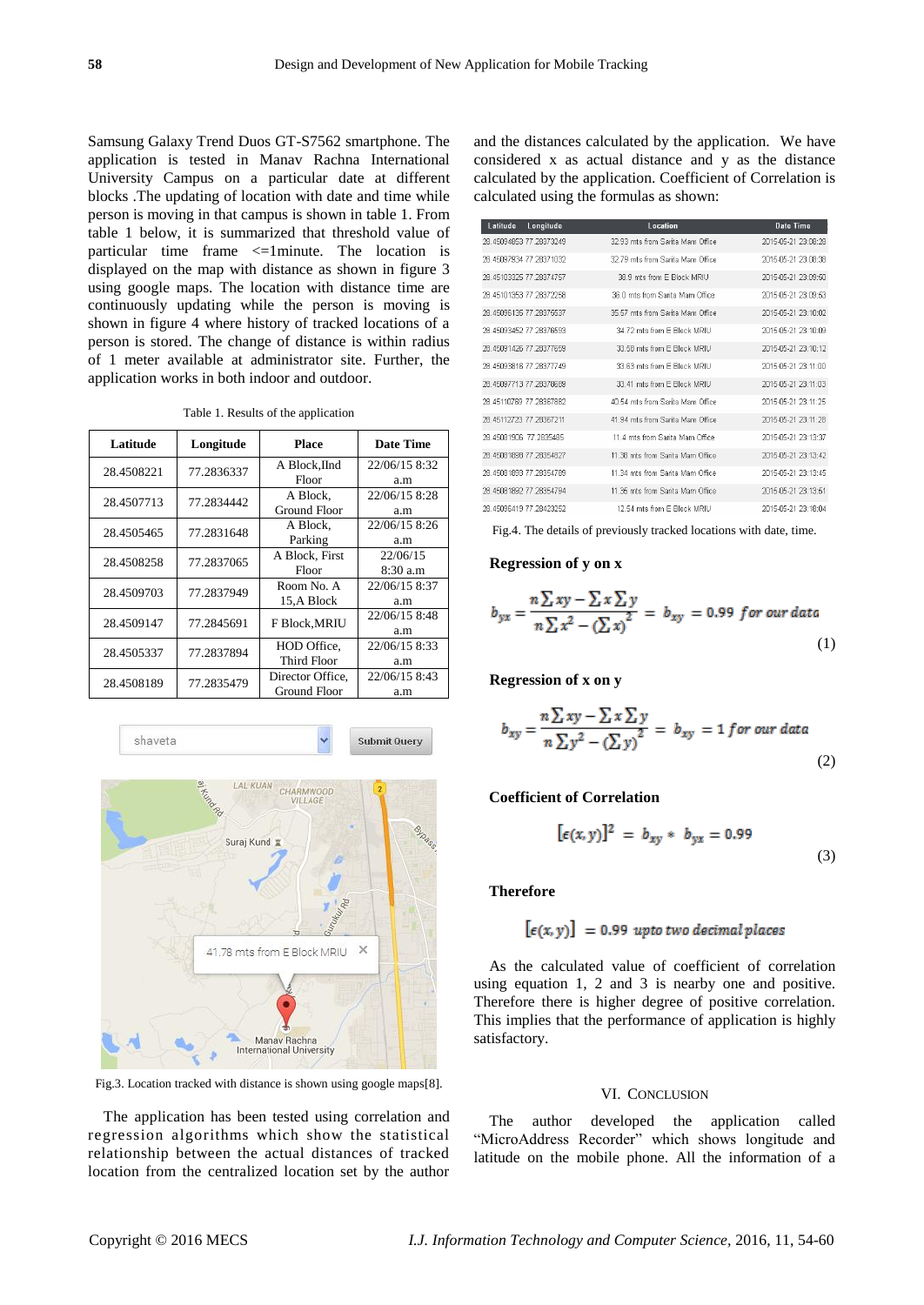tracked person is stored in the database which is not visible to the user. The testing result of the application shows that the locations are shown in micro areas. The time threshold value of a moving person is upto one minute. The change of distance of tracked location is within radius of one meter which is shown at administrator site.

The focus of work is to provide a safety platform to locate a child, an elder, a friend and any other known person in both indoor and outdoor and to find lost phone or stolen phone. The same can be extended to include various important applications for the government departments for tracking criminals as per the government rules/norms.

#### ACKNOWLEDGMENT

My sincere thanks are due to Dr. Babu Ram, Professor, Manav Rachna International University for his constant guidance and encouragement during the preparation of this paper.

#### **REFERENCES**

- [1] Alison Brown et al,"GPS Tracking Location based Service using Wrist Watch Geozigbee Sensors", Proceedings of the 2007 National Technical Meeting of the Institute of Navigation ,Jan 22-24,2007,pp 123-132.
- [2] Android Developers," Package Android.Location", available [http://developer.android.com/reference/android/location/p](http://developer.android.com/reference/android/location/package-summary.html,retrieved) [ackage-summary.html,retrieved](http://developer.android.com/reference/android/location/package-summary.html,retrieved) on 1 June 2013.
- [3] Denis Huber," Background Positioning for Mobile devices-Android vs. iphone", Joint Conference of IEEE Computer & Communication Societies, 2011.
- [4] Dik Lun Lee et al,"When Location-based Services meet Databases", Journal of Mobile Information Systems, Vol 1, issue 2, 2005, pp 81-90.
- [5] Embark Information Technology (P) ltd,"About Vehicle Tracking", an article available at http://www.findnsecure.com/vehicle\_tracking.html, retrieved on 2nd July 2012.
- [6] F.Aloul et al,"Using Mobile phones for Campus Location Tracking", Proceedings of 7th International Conference on Advances in Mobile Computing and Multimedia,ACM,2009,pp 231-235.
- [7] Google Developers,"Static Maps API V2 Developer Guide", available at a result of the same at a variable at a result of the same at a result of the same at a result of the same at a result of the same at a result of the same at a result of the same at a result of the sam [https://developers.google.com/maps/documentation/static](https://developers.google.com/maps/documentation/staticmaps/,retrieved) [maps/,retrieved](https://developers.google.com/maps/documentation/staticmaps/,retrieved) on 1 May 2013.
- [8] Google," Web Mapping", available at http://maps.google.com, retrieved on 4 July, 2012.
- [9] Haluk et al,"WiPoD Wireless Positioning System based on 802.11 WLAN Infrastructure", Proceedings of World Academy of Science, Engineering and Technology, Vol 9, Nov 2005, pp 126-130.
- [10] Jaikumar M Patil et al," Implementation, Management and Analysis of User Groups of GSM database", International Journal of Engineering Science and Technology, Special issue Feb 2011, pp 50-54.
- [11] Katia Polojavri et al," Distributed System Architectures, Standardization, and Web-Service Solutions in Precision Agriculture", Proceedings of Fourth International Conference on Advanced Geographic Information

Systems, Applications, and Services, Jan 30-Feb 4,Spain,2012.

- [12] Lin Liao et al,"Learning and Inferring Trans Transportation Routines", Artifical Intelligence, ElSEVIER,Vol 171, 2007,pp 311-331.
- [13] Manav Singhal and Anupam Shukla,"Implementation of Location based Services in Android using GPS and Web Services", International Journal of Computer Science issues, Vol 9, issue 1, No.2, 2012,pp 237-242.
- [14] Martijn Pannevis,"I'am Bored! Here is Everybody? Location based Systems on Mobile phones", Thesis, Business Information System, University of Amsterdam, 2007.
- [15] Matthais Kracht,"Tracking and Interviewing Individuals with GPS and GSM Technology on Mobile Electronic Devices", Proceedings of 7th International Conference on Travel and Survey Methods, Costa Rica, 2004.
- [16] Mitesh Kha,"IOS Android OS Seminar Report", Final Report published in Android Charting Component Library, 2012.
- [17] Moritz Neun et al,"Techniques for LBS Cryptography", available at [http://www.e-](http://www.e-/) cartouche.ch/content\_reg /cartouche/LBStech/en/text/LBStech.pdf.
- [18] MySQL," The World's Most Popular Open Source Database", available at a result at a variable at the same at a variable at a variable at  $\alpha$ [http://dev.mysql.com/doc/refman/5.0/en/features.html,retri](http://dev.mysql.com/doc/refman/5.0/en/features.html,retrieved) [eved](http://dev.mysql.com/doc/refman/5.0/en/features.html,retrieved) on 23rd July 2013.
- [19] Nisarg Kothari et al,"Robust Indoor Localization on a Commercial Smartphone", The International Workshop on Cooperative Robots and Sensor Networks, ELSEVIER Procedia Computer Science, Vol 10,2012,pp 1114-1120.
- [20] Norwegian Technology Centre, "Geographic Information Reference Model Imagery", Working Draft Version 1.0, ISO/TS 19101-2, 2002.
- [21] Philippe Bonnifait et al ,"Autonomous Navigation in Urban Areas using GIS Managed Information", International Journal of Vehicle Autonomous Systems, Vol 6 ,2008 , pp 83-103.
- [22] Roy Want et al, "The Active Badge Location System", Journal of ACM Transactions on Information Systems,Vol 10,issue 1,1992,pp 99-102.
- [23] S.Almasri et al, "Location based Services Enhancement using Zone based Update Mechanism", In: PGNet Liverpool John Moores 8<sup>th</sup> Annual Conference, UK 2007.
- [24] Saurabh Bhardwaj et al, "Android operating Systems", International Journal of Engineering Technology and Management Research,Vol 1,issue 1,2013,pp 147-150.
- [25] Todd Simcock et al, "Developing a Location Based Tourist Guide Application", Proceedings of the Australasian Information Security Workshop, Conference on Australian Computer Society Frontiers", Vol 21, 2003, pp 177-183.
- [26] Vikas Dhiman,"Android Operating System Seminar Report", Apeejay College of Engineering, Sohna, retrieved on 2 July 2010.
- [27] White Paper, "Eclipse Platform Technical Overview", An Article by International Business Machines Corp 2006.
- [28] Wikipedia, "List of Features in Android" available at [http://en.wikipedia.org/wiki/List\\_of\\_features\\_in\\_Android](http://en.wikipedia.org/wiki/List_of_features_in_Android) retrieved on 8 Dec 2012.
- [29] Wikipedia, "Global Positioning System" available at http://en.wikipedia.org/wiki/Global\_positioning\_system,re treived on 18 August 2012.
- [30] Yashwant Kumar, "Emerge with your Apps at Nasscom Emerge AppFrame", IAMAI available at http://www.nasscom.in/sites/default/files/pipal\_tech.pdf.